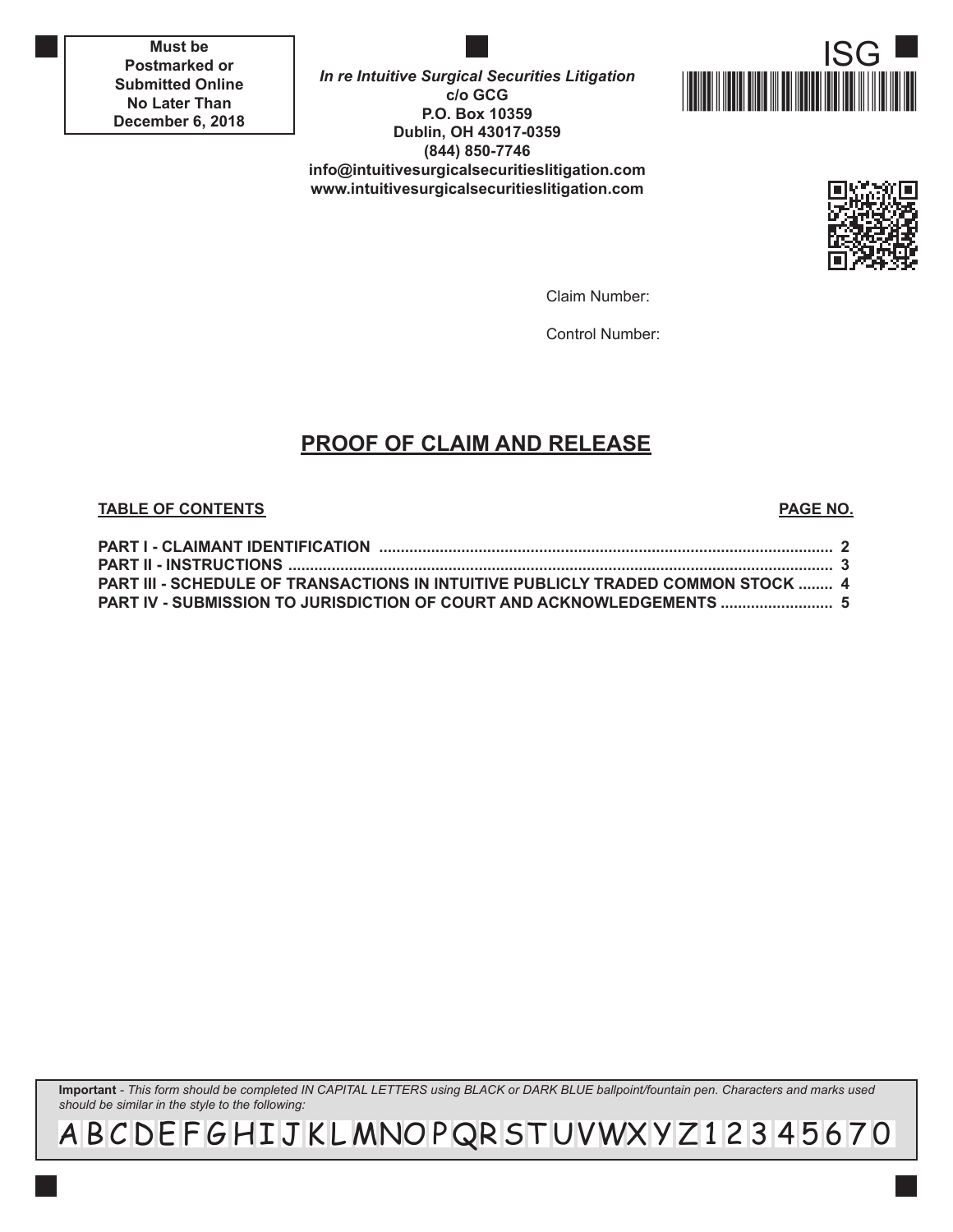

# **PART I - CLAIMANT IDENTIFICATION**

| <b>Claimant or Representative Contact Information:</b>                                                                                                                                                                                                            |  |  |  |  |  |  |  |  |
|-------------------------------------------------------------------------------------------------------------------------------------------------------------------------------------------------------------------------------------------------------------------|--|--|--|--|--|--|--|--|
| The Claims Administrator will use this information for all communications relevant to this claim (including the check, if eligible for payment). If<br>this information changes, you <b>MUST</b> notify the Claims Administrator in writing at the address above. |  |  |  |  |  |  |  |  |
| Claimant Name(s) (as you would like the name(s) to appear on the check, if eligible for payment):                                                                                                                                                                 |  |  |  |  |  |  |  |  |
|                                                                                                                                                                                                                                                                   |  |  |  |  |  |  |  |  |
|                                                                                                                                                                                                                                                                   |  |  |  |  |  |  |  |  |
| <b>Street Address:</b>                                                                                                                                                                                                                                            |  |  |  |  |  |  |  |  |
|                                                                                                                                                                                                                                                                   |  |  |  |  |  |  |  |  |
|                                                                                                                                                                                                                                                                   |  |  |  |  |  |  |  |  |
| City:<br>Last 4 digits of Claimant SSN/TIN:                                                                                                                                                                                                                       |  |  |  |  |  |  |  |  |
|                                                                                                                                                                                                                                                                   |  |  |  |  |  |  |  |  |
| Country (if Other than U.S.):<br>Zip Code:<br>State:                                                                                                                                                                                                              |  |  |  |  |  |  |  |  |
|                                                                                                                                                                                                                                                                   |  |  |  |  |  |  |  |  |
| Name of the Person you would like the Claims Administrator to Contact Regarding this Claim (if different from the<br>Claimant Name(s) listed above:):                                                                                                             |  |  |  |  |  |  |  |  |
|                                                                                                                                                                                                                                                                   |  |  |  |  |  |  |  |  |
|                                                                                                                                                                                                                                                                   |  |  |  |  |  |  |  |  |
| <b>Daytime Telephone Number:</b><br><b>Evening Telephone Number:</b>                                                                                                                                                                                              |  |  |  |  |  |  |  |  |
|                                                                                                                                                                                                                                                                   |  |  |  |  |  |  |  |  |
| <b>Email Address</b><br>(Email address is not required, but if you provide it you authorize the Claims Administrator to use it in providing you with information relevant to this claim.)                                                                         |  |  |  |  |  |  |  |  |
|                                                                                                                                                                                                                                                                   |  |  |  |  |  |  |  |  |
|                                                                                                                                                                                                                                                                   |  |  |  |  |  |  |  |  |

NOTICE REGARDING ELECTRONIC FILES: Certain claimants with large numbers of transactions may request, or may be requested, to submit information regarding their transactions in electronic files. To obtain the mandatory electronic filing requirements and file layout, you may visit the settlement website at www.intuitivesurgicalsecuritieslitigation.com or you may email the Claims Administrator's electronic filing department at eClaim@choosegcg.com. Any file not in accordance with the required electronic filing format will be subject to rejection. No electronic files will be considered to have been properly submitted unless the Claims Administrator issues an email to that effect after processing your file with your claim numbers and respective account information. Do not assume that your file has been received or processed until you receive this email. If you do not receive such an email within 10 days of your submission, you should contact the electronic filing department at eClaim@choosegcg.com to inquire about your file and confirm it was received and acceptable.

#### **To view GCG's Privacy Notice, please visit http://www.choosegcg.com/privacy**

<sup>1</sup>The last four digits of the taxpayer identification number (TIN), consisting of a valid Social Security Number (SSN) for individuals or Employer Identification Number (EIN) for business entities, trusts, estates, etc., and telephone number of the beneficial owner(s) may be used in verifying this claim.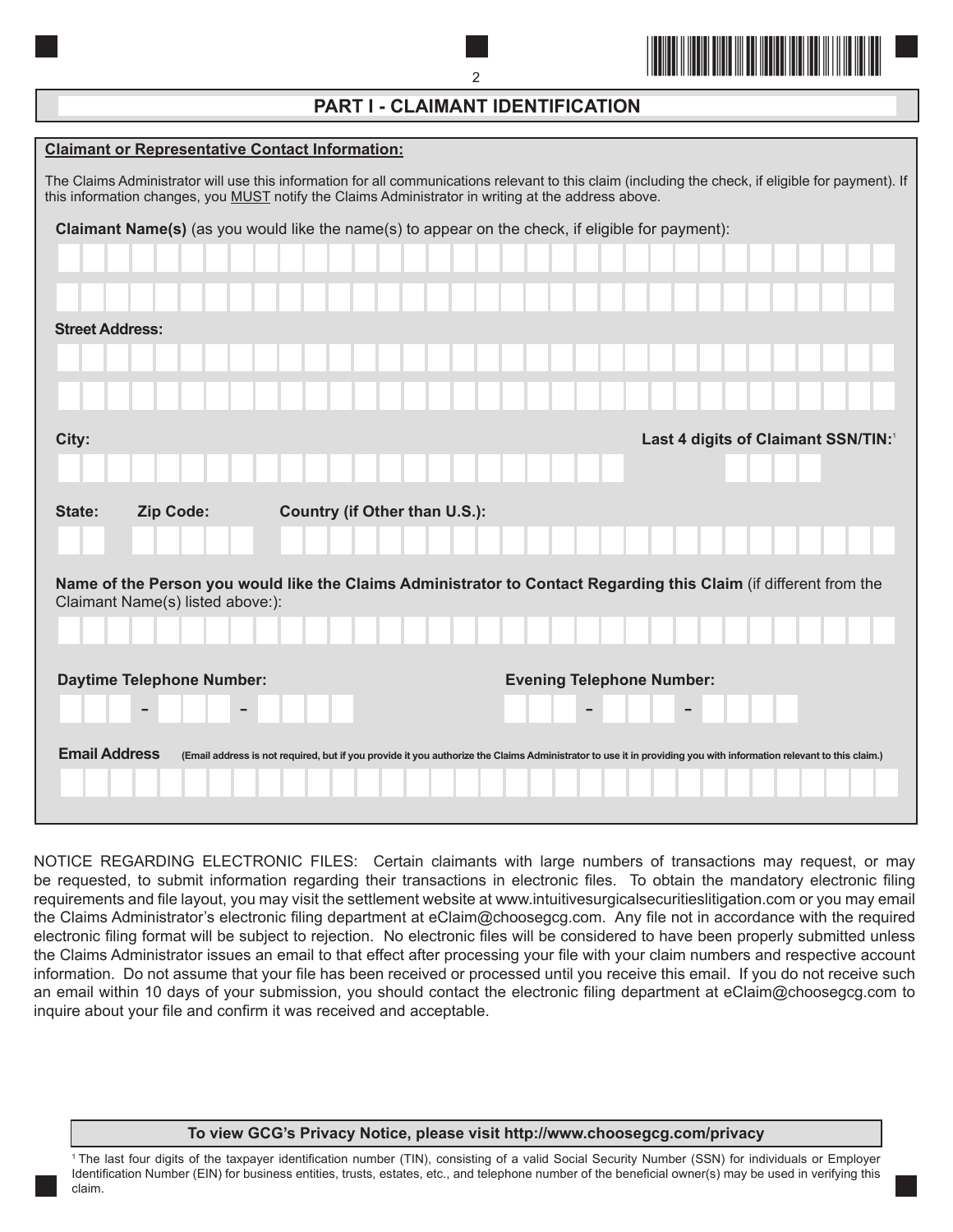

## **PART II - INSTRUCTIONS**

### **I. GENERAL INSTRUCTIONS**

1. To recover as a Class Member based on your claims in the action entitled *In re Intuitive Surgical Securities Litigation*, Civil Action No. 5:13-cv-01920-EJD (the "Action"), YOU MUST MAIL OR SUBMIT ONLINE A COMPLETED PROOF OF CLAIM AND RELEASE FORM ("CLAIM FORM"), ACCOMPANIED BY COPIES OF THE DOCUMENTS REQUESTED HEREIN, **ON OR BEFORE DECEMBER 6, 2018, ADDRESSED AS FOLLOWS:**

> *In re Intuitive Surgical Securities Litigation* c/o GCG P.O. Box 10359 Dublin, OH 43017-0359 (844) 850-7746 info@intuitivesurgicalsecuritieslitigation.com www.intuitivesurgicalsecuritieslitigation.com

2. Submission of this Claim Form, however, does not assure that you will share in the proceeds of the Settlement of the Action.

3. If you are a Class Member and have not timely and validly requested exclusion from the Class, **you are bound by the terms of any judgment entered in the Action, including the releases provided therein, WHETHER OR NOT YOU SUBMIT A CLAIM FORM.**

#### **II. CLAIMANT IDENTIFICATION**

If you purchased or acquired the publicly traded common stock of Intuitive Surgical, Inc. ("Intuitive") during the period from February 6, 2012 through July 18, 2013, inclusive (the "Class Period"), use Part I of this form entitled "Claimant Identification" to list the claimant name, mailing address, and account information if relevant (such as for a claim submitted on behalf of an IRA, Trust, or estate account). Please list the most current claimant or account name as you would like the information to appear on a check, if eligible for payment. Please also provide a telephone number and/or e-mail address, as the Claims Administrator may need to contact you with questions about the claim submitted. **If your Claimant Identification information changes, please notify the Claims Administrator in writing at the address above.**

All joint purchasers must sign this Claim Form. If you are acting in a representative capacity on behalf of a Class Member (for example, as an executor, administrator, trustee, or other representative), you must submit evidence of your current authority to act on behalf of that Class Member. Such evidence would include, for example, letters testamentary, letters of administration, or a copy of the trust documents or other documents which provide you with the authority to submit the claim. Please also indicate your representative capacity under your signature on page 5 of this Claim Form.

#### **III. IDENTIFICATION OF TRANSACTIONS**

Use Part III of this form entitled "Schedule of Transactions in Intuitive Publicly Traded Common Stock" to supply all required details of your transaction(s). Neither the Claims Administrator, the Defendants, nor the Class Representatives have access to your transactional information. If you need more space or additional schedules, attach separate sheets giving all of the required information in substantially the same form. Sign and print or type your name on each additional sheet.

On the schedules, provide all of the requested information with respect to *all of your* purchases or acquisitions of Intuitive publicly traded common stock, and *all of your sales* of Intuitive publicly traded common stock, whether such transactions resulted in a profit or a loss. You must also provide the amount of Intuitive publicly traded common stock you held at the close of trading on October 17, 2013. Failure to report all such transactions may result in the rejection of your claim.

List each transaction separately and in chronological order, by trade date, beginning with the earliest. You must accurately provide the month, day, and year of each transaction you list.

The date of covering a "short sale" is deemed to be the date of purchase of Intuitive common stock. The date of a "short sale" is deemed to be the date of sale of Intuitive common stock.

COPIES OF BROKER CONFIRMATIONS OR OTHER DOCUMENTATION OF YOUR TRANSACTIONS SHOULD BE ATTACHED TO YOUR CLAIM. **FAILURE TO PROVIDE THIS DOCUMENTATION COULD DELAY VERIFICATION OF YOUR CLAIM OR RESULT IN REJECTION OF YOUR CLAIM.**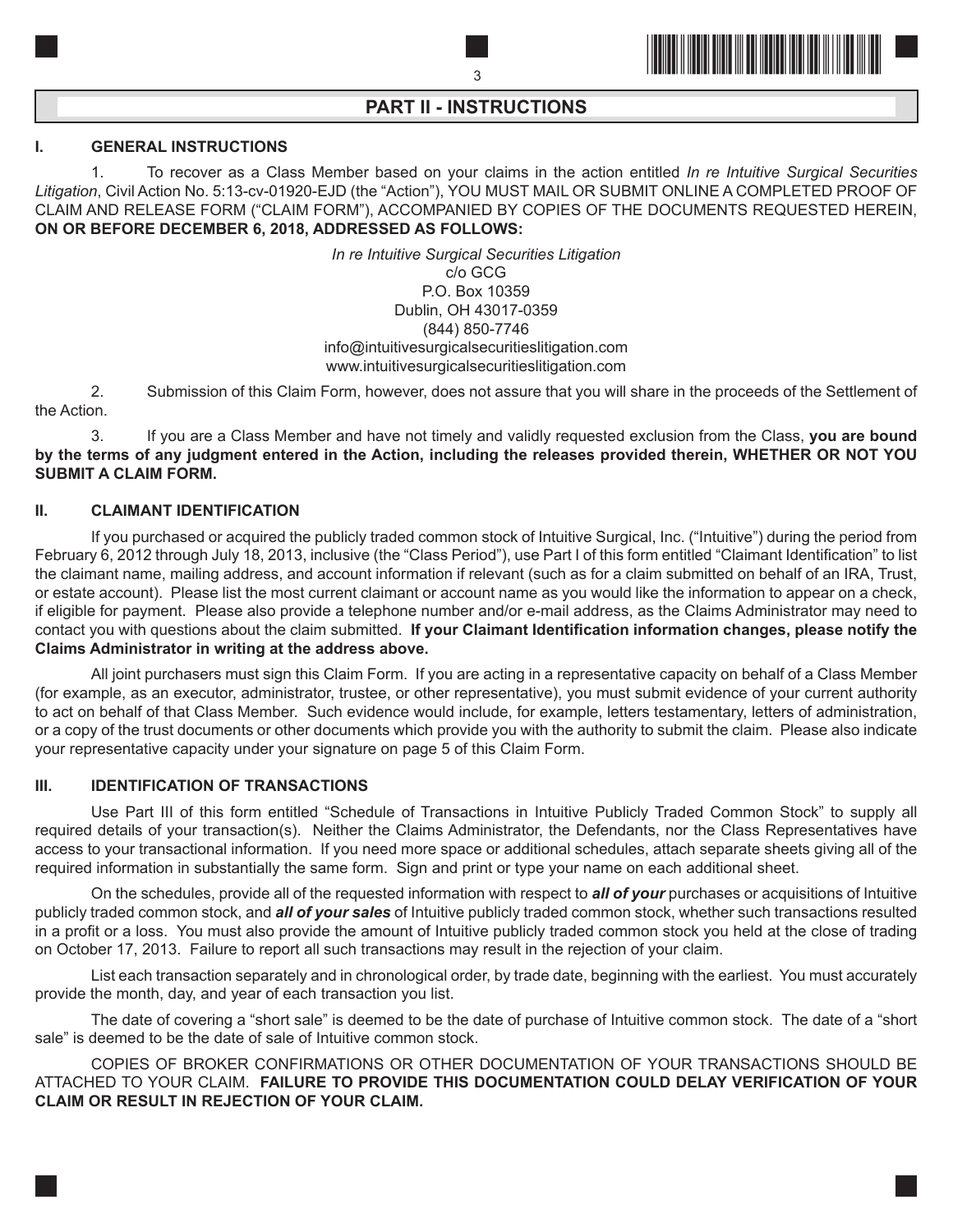

| А.        |                                                                                   | stock held at the beginning of trading on February 6, 2012.                           | <b>BEGINNING HOLDINGS:</b> State the number of shares of Intuitive publicly traded common                                                                                                                                                       | <b>Shares</b>                                                              |
|-----------|-----------------------------------------------------------------------------------|---------------------------------------------------------------------------------------|-------------------------------------------------------------------------------------------------------------------------------------------------------------------------------------------------------------------------------------------------|----------------------------------------------------------------------------|
| <b>B.</b> | 2013. (Must be documented.)                                                       |                                                                                       | PURCHASES/ACQUISITIONS: Separately list each and every purchase or acquisition of Intuitive publicly traded<br>common stock from the opening of trading on February 6, 2012 through and including the close of trading July 18,                 |                                                                            |
|           | Date(s) of Purchase or<br>Acquisition<br>List Chronologically<br>(Month/Day/Year) | Number of Shares<br>Purchased/Acquired                                                | <b>Purchase Price Per Share</b>                                                                                                                                                                                                                 | <b>Total Purchase Price</b><br>(Excluding fees, taxes, and<br>commissions) |
|           |                                                                                   |                                                                                       |                                                                                                                                                                                                                                                 |                                                                            |
|           |                                                                                   |                                                                                       |                                                                                                                                                                                                                                                 |                                                                            |
|           |                                                                                   |                                                                                       |                                                                                                                                                                                                                                                 |                                                                            |
|           |                                                                                   |                                                                                       |                                                                                                                                                                                                                                                 |                                                                            |
|           |                                                                                   |                                                                                       |                                                                                                                                                                                                                                                 |                                                                            |
|           |                                                                                   |                                                                                       |                                                                                                                                                                                                                                                 |                                                                            |
|           |                                                                                   | 19, 2013 through and including the close of trading on October 17, 2013. <sup>2</sup> | PURCHASES/ACQUISITIONS DURING "90-DAY LOOKBACK PERIOD": State the total<br>number of shares of Intuitive publicly traded common stock you purchased/acquired from July                                                                          | <b>Shares</b>                                                              |
| C.<br>D.  |                                                                                   |                                                                                       | SALES: Separately list each and every sale/disposition of Intuitive publicly traded common stock from after the opening<br>of trading on February 6, 2012 through and including the close of trading on October 17, 2013. (Must be documented.) |                                                                            |
|           | Date(s) of Sale<br>List Chronologically<br>(Month/Day/Year)                       | Number of Shares<br>Sold                                                              | Sale Price Per Share                                                                                                                                                                                                                            | <b>Total Sale Price</b><br>(Excluding fees, taxes,<br>and commissions)     |
|           |                                                                                   |                                                                                       |                                                                                                                                                                                                                                                 |                                                                            |
|           |                                                                                   |                                                                                       |                                                                                                                                                                                                                                                 |                                                                            |
|           |                                                                                   |                                                                                       |                                                                                                                                                                                                                                                 |                                                                            |
|           |                                                                                   |                                                                                       |                                                                                                                                                                                                                                                 |                                                                            |
|           |                                                                                   |                                                                                       |                                                                                                                                                                                                                                                 |                                                                            |

IF YOU NEED ADDITIONAL SPACE TO LIST YOUR TRANSACTIONS YOU **MUST** PHOTOCOPY THIS PAGE AND CHECK THIS BOX IF YOU DO NOT CHECK THIS BOX THESE ADDITIONAL PAGES WILL **NOT** BE REVIEWED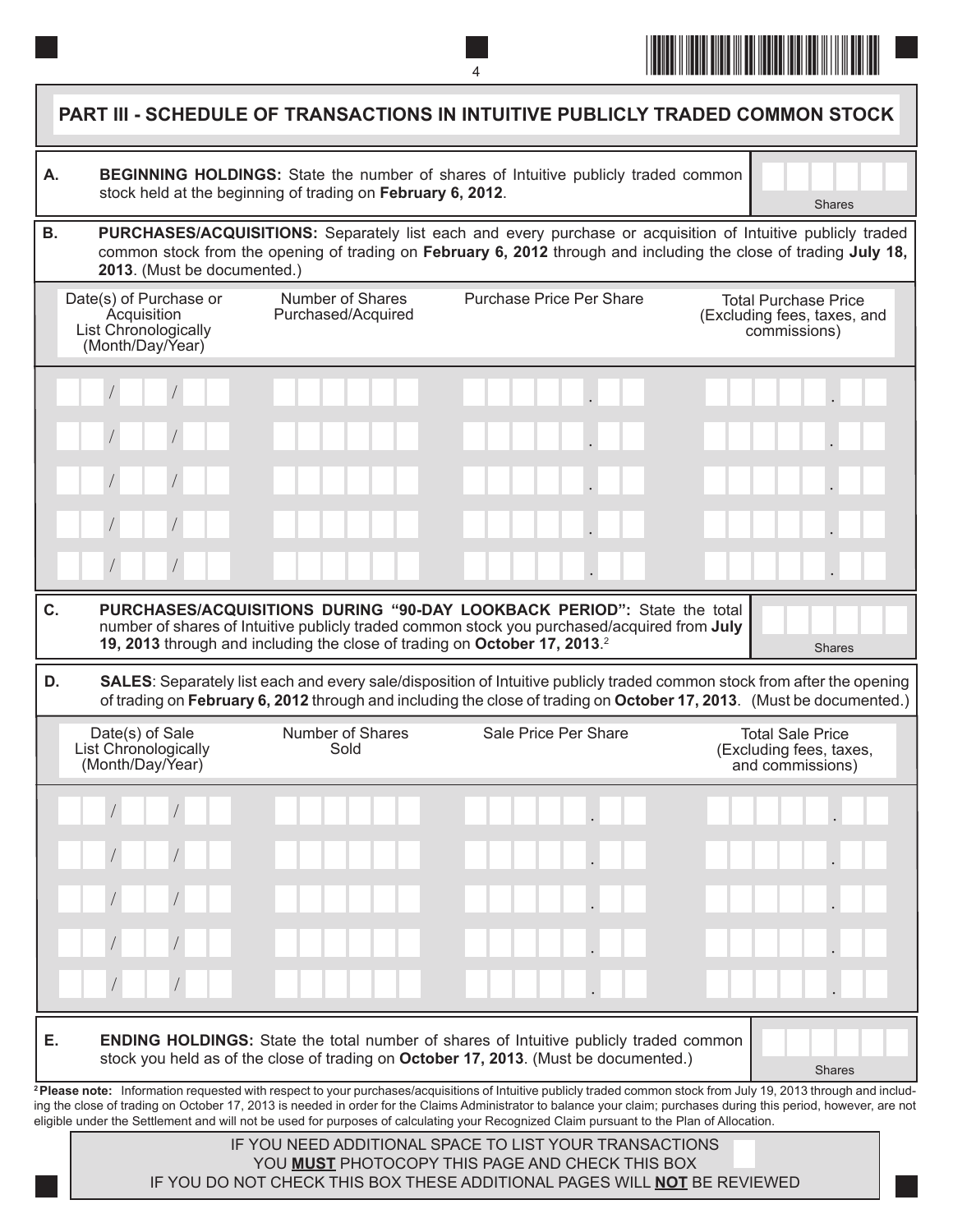

## **PART IV - SUBMISSION TO JURISDICTION OF COURT AND ACKNOWLEDGMENTS**

1. I (We) submit this Claim Form under the terms of the Stipulation and Agreement of Settlement described in the Settlement Notice and available at www.intuitivesurgicalsecuritieslitigation.com. I (We) also submit to the jurisdiction of the United States District Court, Northern District of California, with respect to my (our) claim as a Class Member.

2. I (We) further acknowledge that, upon the Effective Date of the Settlement, I will (we will) be bound by and subject to the terms of any judgment that may be entered in the Action, including the release of the Released Claims as against the Released Defendant Parties. I (We) agree to furnish additional information to the Claims Administrator to support this claim if requested to do so. I (We) have not submitted any other claim covering the same purchases or sales of Intuitive publicly traded common stock during the relevant periods and know of no other person having done so on my (our) behalf.

3. I (We) hereby warrant and represent that I (we) have included information about all of my (our) purchases of Intuitive publicly traded common stock which took place from February 6, 2012 through October 17, 2013, and all of my (our) sales of common stock during this period, as well as the number of shares held by me (us) at the close of trading on October 17, 2013.

4. I (We) declare under penalty of perjury under the laws of the State of California that the foregoing is true and correct.

| Executed this ______ day of          |              | in     |                                                                                                                          |
|--------------------------------------|--------------|--------|--------------------------------------------------------------------------------------------------------------------------|
|                                      | (Month/Year) | (City) | (State/Country)                                                                                                          |
| Signature of Claimant                |              |        |                                                                                                                          |
| <b>Print Name of Claimant</b>        |              | Date   |                                                                                                                          |
| Signature of Joint Claimant, if any  |              |        |                                                                                                                          |
| Print Name of Joint Claimant, if any |              | Date   |                                                                                                                          |
|                                      |              |        | If claimant is other than an individual, or is not the person completing this form, the following also must be provided: |

Signature of Person Completing Form

\_\_\_\_\_\_\_\_\_\_\_\_\_\_\_\_\_\_\_\_\_\_\_\_\_\_\_\_\_\_\_\_\_\_\_\_\_\_\_\_\_\_\_\_\_\_\_\_\_\_\_\_\_\_ \_\_\_\_\_\_\_\_\_\_\_\_\_\_\_\_\_\_\_\_\_\_\_\_\_\_\_\_\_\_\_\_\_\_\_\_\_\_\_\_\_\_\_ Print Name of Person Completing Form **Date** Date

Capacity of person(s) signing, e.g., Beneficial Purchaser, Executor or Administrator

\_\_\_\_\_\_\_\_\_\_\_\_\_\_\_\_\_\_\_\_\_\_\_\_\_\_\_\_\_\_\_\_\_\_\_\_\_\_\_\_\_\_\_\_\_\_\_\_\_\_\_\_\_\_

\_\_\_\_\_\_\_\_\_\_\_\_\_\_\_\_\_\_\_\_\_\_\_\_\_\_\_\_\_\_\_\_\_\_\_\_\_\_\_\_\_\_\_\_\_\_\_\_\_\_\_\_\_\_